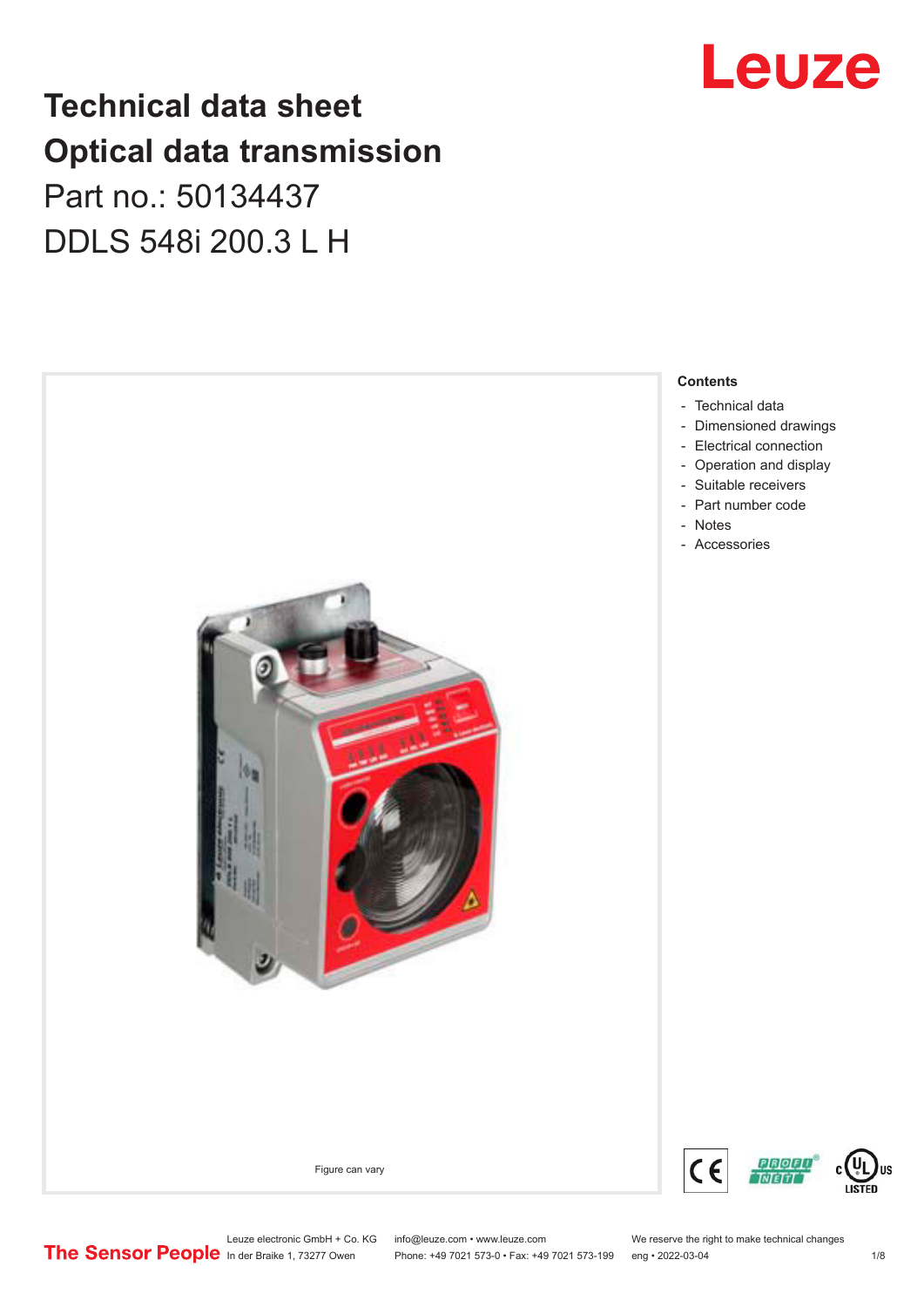## <span id="page-1-0"></span>**Technical data**

# Leuze

| <b>Basic data</b>                |                                       |  |  |
|----------------------------------|---------------------------------------|--|--|
| <b>Series</b>                    | <b>DDLS 500</b>                       |  |  |
| <b>Special version</b>           |                                       |  |  |
| <b>Special version</b>           | Heating                               |  |  |
|                                  | Integrated laser alignment aid        |  |  |
|                                  | Not influenced by reflective surfaces |  |  |
|                                  | Operation of parallel light axes      |  |  |
|                                  | Remote maintenance via web server     |  |  |
| <b>Optical data</b>              |                                       |  |  |
| <b>Working range</b>             | 100  200,000 mm                       |  |  |
| <b>Light source</b>              | Laser                                 |  |  |
| <b>Transmission frequency</b>    | F <sub>3</sub>                        |  |  |
| Usable opening angle transmitter | 1 <sup>°</sup>                        |  |  |
| <b>Electrical data</b>           |                                       |  |  |
|                                  |                                       |  |  |
| Performance data                 |                                       |  |  |
| Supply voltage U <sub>B</sub>    | 18  30 V, DC                          |  |  |
|                                  |                                       |  |  |
| <b>Interface</b>                 |                                       |  |  |
| <b>Type</b>                      | PROFINET, PROFIsafe over PROFINET     |  |  |
| <b>Profinet</b>                  |                                       |  |  |
| <b>Transmission speed</b>        | 100 Mbit/s                            |  |  |
|                                  |                                       |  |  |
| <b>Connection</b>                |                                       |  |  |
| <b>Number of connections</b>     | 2 Piece(s)                            |  |  |
|                                  |                                       |  |  |
| <b>Connection 1</b>              |                                       |  |  |
| <b>Type of connection</b>        | Connector                             |  |  |
| <b>Designation on device</b>     | <b>POWER</b>                          |  |  |
| <b>Thread size</b>               | M12                                   |  |  |
| <b>Type</b>                      | Male                                  |  |  |
| No. of pins                      | $5 - pin$                             |  |  |
| Encoding                         | A-coded                               |  |  |
|                                  |                                       |  |  |
| <b>Connection 2</b>              |                                       |  |  |
| Type of connection               | Connector                             |  |  |
| <b>Designation on device</b>     | <b>BUS</b>                            |  |  |
| <b>Thread size</b>               | M12                                   |  |  |
| Type                             | Female                                |  |  |
| No. of pins                      | 4-pin                                 |  |  |

**Encoding** D-coded

#### **Mechanical data**

| Dimension (W x H x L)        | 100 mm x 156 mm x 122.5 mm |
|------------------------------|----------------------------|
| <b>Housing material</b>      | Metal                      |
| Net weight                   | 1,250 $q$                  |
| <b>Operation and display</b> |                            |

#### **Type of display** Bar graph LED **Type of configuration GSDML** file

#### Software Via web browser **Environmental data**

| Ambient temperature, operation | -35  50 °C |
|--------------------------------|------------|
| Ambient temperature, storage   | $-3570 °C$ |

#### **Certifications**

| Degree of protection                                                  | IP 65         |
|-----------------------------------------------------------------------|---------------|
| <b>Certifications</b>                                                 | c UL US       |
| Test procedure for EMC in accordance EN 1000-6-4                      |               |
| with standard                                                         | EN 61000-6-2  |
| Test procedure for noise in accordance EN 60068-2-64<br>with standard |               |
| Test procedure for oscillation in<br>accordance with standard         | EN 60068-2-6  |
| Test procedure for shock in<br>accordance with standard               | EN 60068-2-27 |
|                                                                       |               |

#### **Classification**

| <b>Customs tariff number</b> | 85365019 |
|------------------------------|----------|
| <b>ECLASS 5.1.4</b>          | 19039001 |
| <b>ECLASS 8.0</b>            | 19179090 |
| <b>ECLASS 9.0</b>            | 19179090 |
| ECLASS 10.0                  | 19179090 |
| <b>ECLASS 11.0</b>           | 19179090 |
| ECLASS 12.0                  | 19179090 |
| <b>ETIM 5.0</b>              | EC000515 |
| <b>ETIM 6.0</b>              | EC000515 |
| <b>ETIM 7.0</b>              | EC000310 |
|                              |          |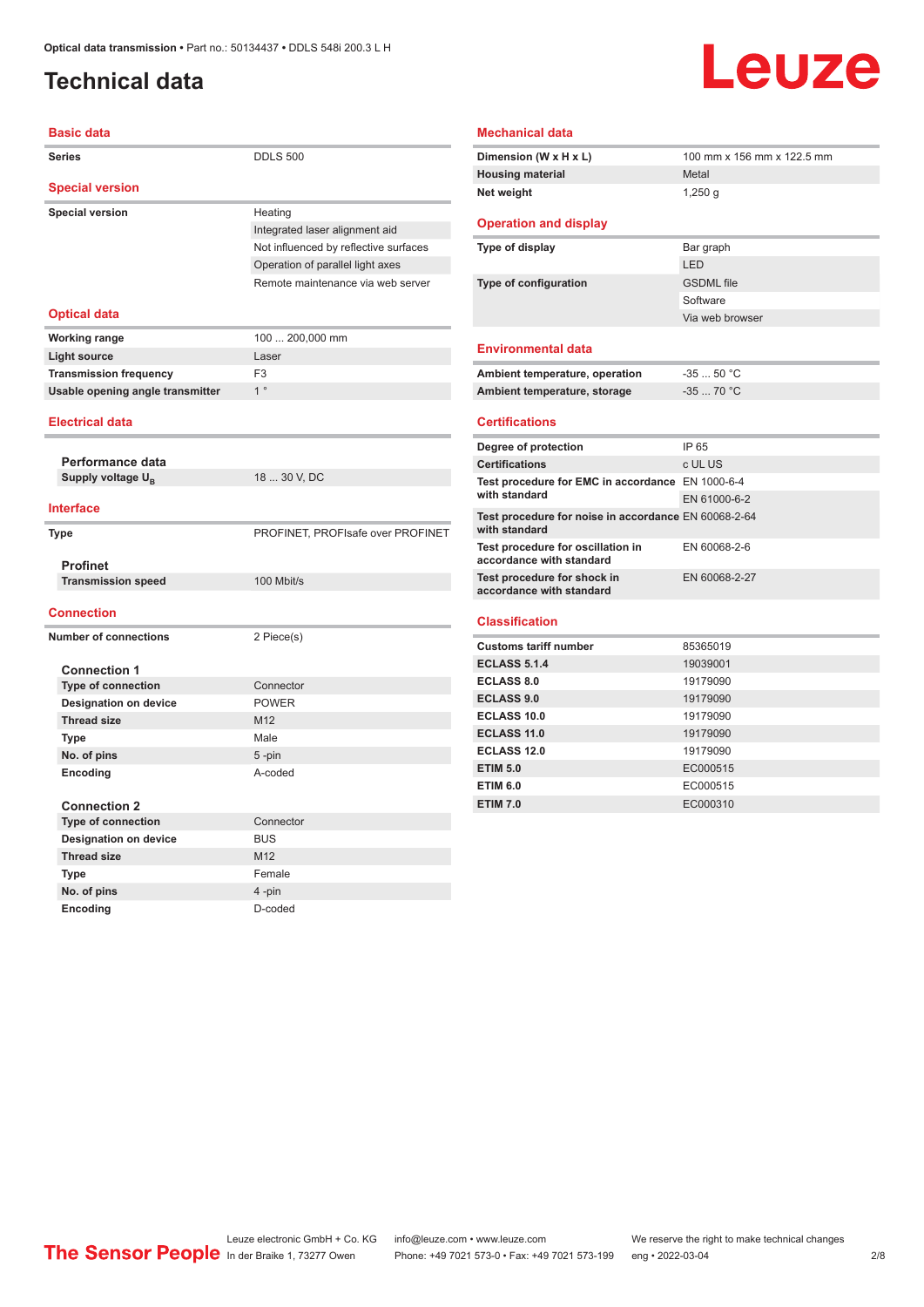#### <span id="page-2-0"></span>**Dimensioned drawings**

All dimensions in millimeters







A Center axis of transmitter and alignment laser

B Center axis of transmitter and receiver

C Center axis of receiver

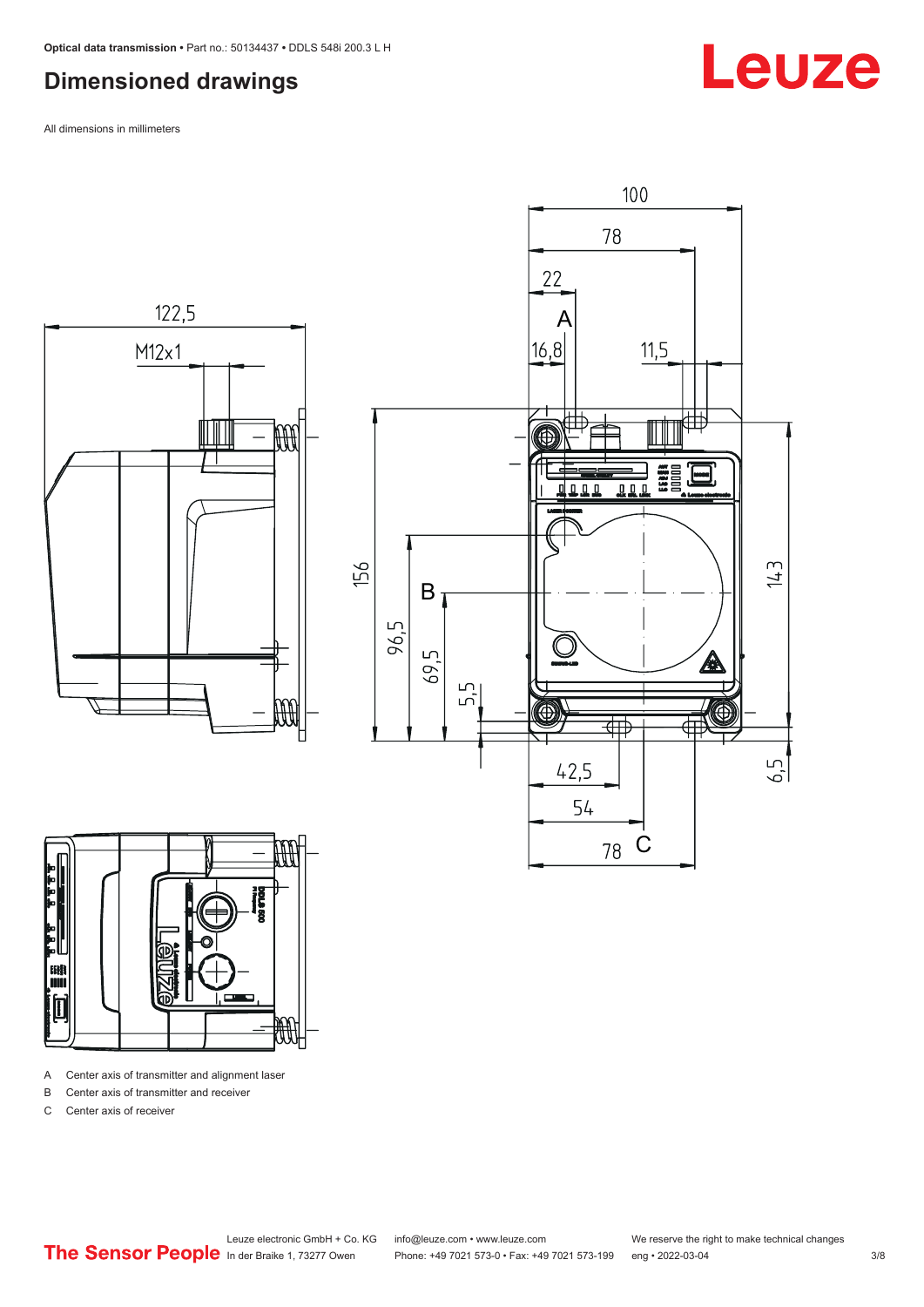#### <span id="page-3-0"></span>**Electrical connection**

#### **Connection 1 POWER**

| <b>Type of connection</b> | Connector |
|---------------------------|-----------|
| <b>Thread size</b>        | M12       |
| <b>Type</b>               | Male      |
| <b>Material</b>           | Metal     |
| No. of pins               | $5$ -pin  |
| Encoding                  | A-coded   |

#### **Pin Pin assignment**

|                | <b>VIN</b>       |
|----------------|------------------|
| $\overline{2}$ | IO <sub>1</sub>  |
| 3              | <b>GND</b>       |
| $\overline{4}$ | IO <sub>2</sub>  |
| 5              | <b>FE/SHIELD</b> |



#### **Type of connection** Connection Connector **Thread size** M12 **Type** Female **Material** Metal **No. of pins** 4 -pin

**Encoding** D-coded

**Connection 2 BUS** 

#### **Pin Pin assignment**

|           | TD+ |  |  |
|-----------|-----|--|--|
| ,         | RD+ |  |  |
| ໍາ<br>- 1 | TD- |  |  |
| 4         | RD- |  |  |

## 2 4 3

## **Operation and display**

| LED                     |            | <b>Display</b>           | <b>Meaning</b>                                    |
|-------------------------|------------|--------------------------|---------------------------------------------------|
| 1                       | <b>AUT</b> | Off                      | Operating mode not active                         |
|                         |            | Green, continuous light  | Operating mode 'Automatic'                        |
| $\overline{2}$          | <b>MAN</b> | Off                      | Operating mode not active                         |
|                         |            | Green, continuous light  | Operating mode 'Manual'                           |
| 3                       | <b>ADJ</b> | Off                      | Operating mode not active                         |
|                         |            | Green, continuous light  | Operating mode 'Adjust'                           |
| $\overline{\mathbf{4}}$ | <b>LAS</b> | Off                      | Operating mode not active                         |
|                         |            | Green, continuous light  | Operating mode 'Alignment-laser mounting support' |
| 5                       | <b>LLC</b> | Off                      | Operating mode not active                         |
|                         |            | Green, continuous light  | LLC without interruption                          |
|                         |            | Red, continuous light    | LLC interrupted at least once                     |
| 6                       | <b>PWR</b> | Off                      | No supply voltage                                 |
|                         |            | Green, flashing          | Device ok, initialization phase                   |
|                         |            | Green, continuous light  | Data transmission active                          |
|                         |            | Red, flashing            | Data transmission interrupted                     |
|                         |            | Red, continuous light    | Device error                                      |
|                         | <b>TMP</b> | Off                      | Operating temperature OK                          |
|                         |            | Orange, continuous light | Operating temperature critical                    |
|                         |            | Red, continuous light    | Operating temperature exceeded or not met         |
| 8                       | <b>LSR</b> | Off                      | With function reserve                             |
|                         |            | Orange, continuous light | Device OK, warning set                            |
| 9                       | <b>BUS</b> | Off                      | No supply voltage                                 |

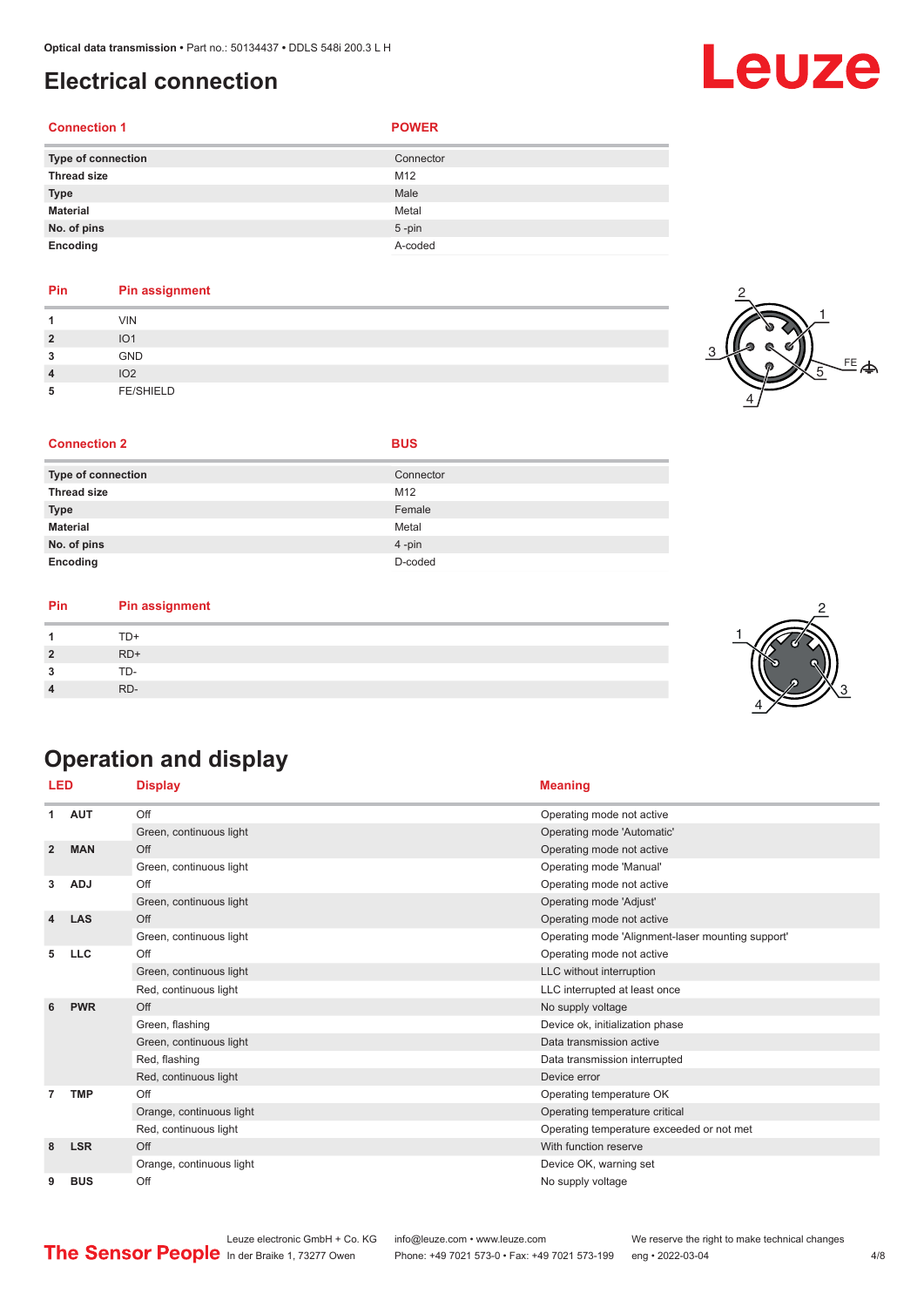### <span id="page-4-0"></span>**Operation and display**

# Leuze

| LED             |                                 | <b>Display</b>              | <b>Meaning</b>                                                                    |  |
|-----------------|---------------------------------|-----------------------------|-----------------------------------------------------------------------------------|--|
| 9               | <b>BUS</b>                      | Green, flashing             | Device waiting for communication to be re-established, no data<br>exchange        |  |
|                 |                                 | Green, continuous light     | Communication with IO-Controller established, data exchange active                |  |
|                 |                                 | Orange, flashing            | PROFINET wave function activated, the PWR and BUS LEDs flash in<br>sync in orange |  |
|                 |                                 | Red, flashing               | Parameterization or configuration failed, no data exchange                        |  |
|                 |                                 | Red, continuous light       | Bus error, no communication established to the IO controller                      |  |
|                 | 10 OLK                          | Off                         | Fault                                                                             |  |
|                 |                                 | Green, continuous light     | No data transmission                                                              |  |
|                 |                                 | Orange, continuous light    | Data transmission active                                                          |  |
| 11              | ERL                             | Off                         | Link OK                                                                           |  |
|                 |                                 | Orange, continuous light    | Missing link (Ethernet cable connection) on the second device                     |  |
|                 |                                 | Red, continuous light       | No cable-connected link to the connected device                                   |  |
| 12 <sup>1</sup> | <b>LINK</b>                     | Off                         | No cable-connected link to the connected device                                   |  |
|                 |                                 | Green, continuous light     | Link OK                                                                           |  |
|                 |                                 | Orange, continuous light    | Data transmission active                                                          |  |
| 13              | <b>SIGNAL</b><br><b>QUALITY</b> | 2 red, 2 orange and 4 green | Received signal level                                                             |  |

### **Suitable receivers**

| Part no. | <b>Designation</b>  | <b>Article</b>               | <b>Description</b>                                                                                                                                                                                                                                                |
|----------|---------------------|------------------------------|-------------------------------------------------------------------------------------------------------------------------------------------------------------------------------------------------------------------------------------------------------------------|
| 50134438 | DDLS 548i 200.4 L H | Optical data<br>transmission | Special version: Operation of parallel light axes, Heating, Integrated laser<br>alignment aid, Not influenced by reflective surfaces, Remote maintenance via<br>web server<br>Working range: 100  200,000 mm<br>Interface: PROFINET<br>Connection: Connector, M12 |

#### **Part number code**

Part designation: **DDLS 5XXX YYY.Z A B CC**

| <b>DDLS</b> | Optical transceiver for digital data transmission                                                                                                                                                                                                                         |
|-------------|---------------------------------------------------------------------------------------------------------------------------------------------------------------------------------------------------------------------------------------------------------------------------|
| 5XXX        | <b>Series</b><br>508i: without integrated web server for remote diagnostics<br>508i: with integrated web server for remote diagnostics<br>538: without integrated web server for remote diagnostics (EtherCAT)<br>548i: with integrated web server for remote diagnostics |
| <b>YYY</b>  | Range for data transmission in m                                                                                                                                                                                                                                          |
| z           | Frequency of the transmitter<br>0: Frequency F0<br>1: Frequency F1<br>2: Frequency F2<br>3: Frequency F3<br>4: Frequency F4                                                                                                                                               |
| A           | Option<br>L: integrated laser alignment aid (for transmitter/receiver)<br>n/a: standard                                                                                                                                                                                   |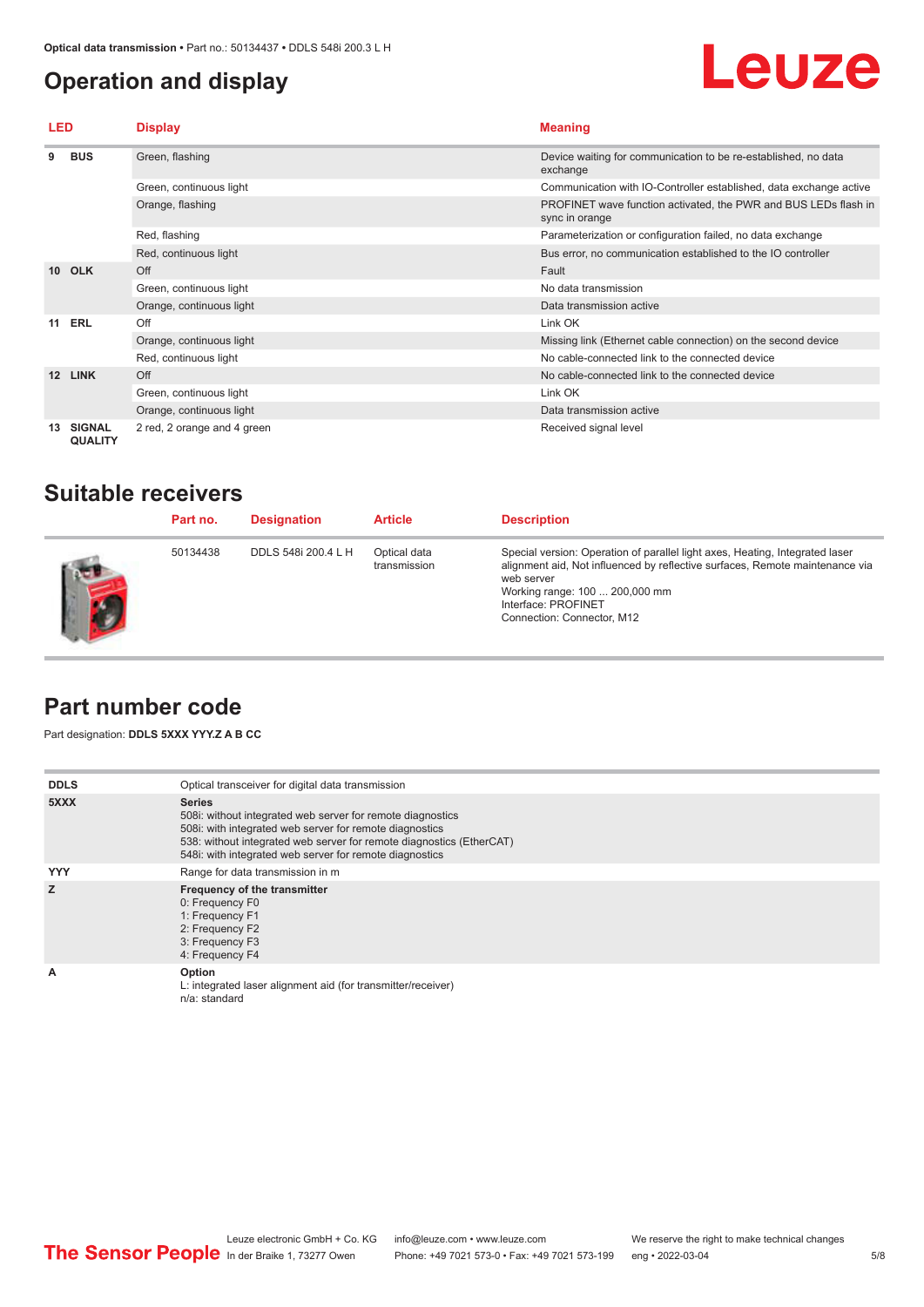#### <span id="page-5-0"></span>**Part number code**



| в  | <b>Special equipment</b><br>H: With heating<br>n/a: no special equipment                                        |
|----|-----------------------------------------------------------------------------------------------------------------|
| СC | Special equipment<br>W: transmission optics with larger opening angle (on request)<br>n/a: no special equipment |
|    | <b>Note</b>                                                                                                     |
|    | $\&$ A list with all available device types can be found on the Leuze website at www.leuze.com.                 |

### **Notes**

| Observe intended use!                                                                                                                                                                                                         |
|-------------------------------------------------------------------------------------------------------------------------------------------------------------------------------------------------------------------------------|
| $\%$ This product is not a safety sensor and is not intended as personnel protection.<br>$\&$ The product may only be put into operation by competent persons.<br>♦ Only use the product in accordance with its intended use. |

|  | <b>For UL applications:</b>                                                                                              |
|--|--------------------------------------------------------------------------------------------------------------------------|
|  | $\%$ For UL applications, use is only permitted in Class 2 circuits in accordance with the NEC (National Electric Code). |

| <b>ATTENTION! INVISIBLE LASER RADIATION - CLASS 1M LASER PRODUCT</b>                                                                                                                                                                                                                                                                        |
|---------------------------------------------------------------------------------------------------------------------------------------------------------------------------------------------------------------------------------------------------------------------------------------------------------------------------------------------|
| Do not expose users of telescopic optics!<br>The device satisfies the requirements of IEC 60825-1:2007 (EN 60825-1:2007) safety regulations for a product of laser class 1M as well as the<br>U.S. 21 CFR 1040.10 regulations with deviations corresponding to "Laser Notice No. 50" from June 24, 2007.                                    |
| $\%$ Do not expose users of telescopic optics!<br>The device satisfies the requirements of IEC 60825-1:2007 (EN 60825-1:2007) safety requlations for a product of laser class 1M as well as the<br>U.S. 21 CFR 1040.10 regulations with deviations corresponding to "Laser Notice No. 50" from June 24, 2007.                               |
| $\&$ Looking into the beam path for extended periods using telescope optics may damage the eye's retina. Never look using telescope optics into the laser<br>beam or in the direction of reflecting beams.                                                                                                                                  |
| $\&$ CAUTION! The use of operating and adjusting devices other than those specified here or the carrying out of differing procedures may lead to dangerous<br>exposure to radiation!<br>The use of optical instruments or devices (e.g., magnifying glasses, binoculars) in combination with the device increases the danger of eye damage. |
| $\%$ Observe the applicable statutory and local laser protection regulations.                                                                                                                                                                                                                                                               |
| $\%$ The device must not be tampered with and must not be changed in any way.<br>There are no user-serviceable parts inside the device.<br>Repairs must only be performed by Leuze electronic GmbH + Co. KG.                                                                                                                                |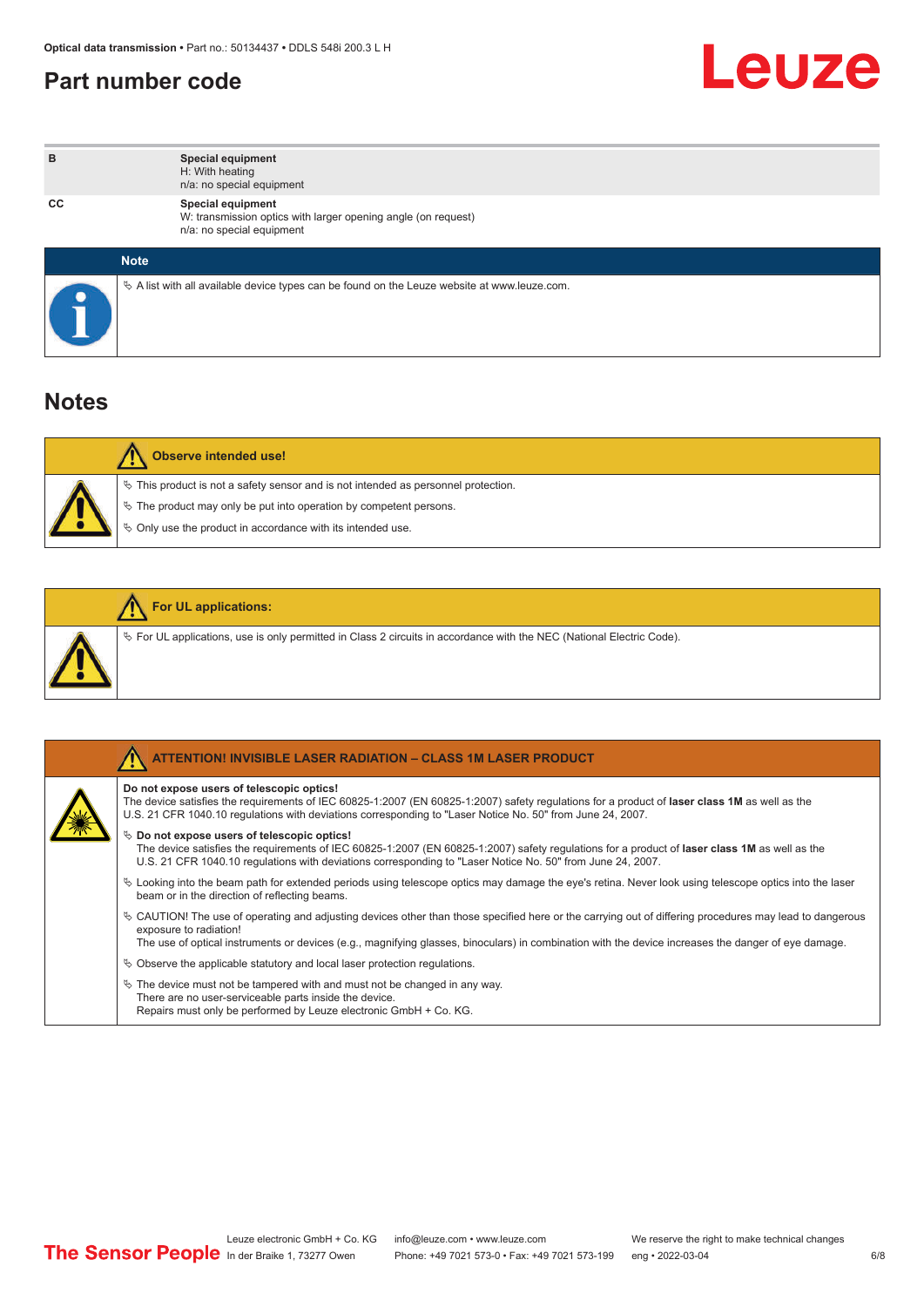#### <span id="page-6-0"></span>**Notes**

| <b>ATTENTION! LASER RADIATION - CLASS 1 LASER PRODUCT (alignment laser)</b>                                                                                                                                                                                     |
|-----------------------------------------------------------------------------------------------------------------------------------------------------------------------------------------------------------------------------------------------------------------|
| The device satisfies the requirements of IEC 60825-1:2007 (EN 60825-1:2007) safety regulations for a product of laser class 1 as well as the<br>U.S. 21 CFR 1040.10 regulations with deviations corresponding to "Laser Notice No. 50" from June 24, 2007.      |
| $\%$ The device satisfies the requirements of IEC 60825-1:2007 (EN 60825-1:2007) safety requlations for a product of laser class 1 as well as the<br>U.S. 21 CFR 1040.10 requlations with deviations corresponding to "Laser Notice No. 50" from June 24, 2007. |
| $\&$ Observe the applicable statutory and local laser protection requiations.                                                                                                                                                                                   |
| $\%$ The device must not be tampered with and must not be changed in any way.<br>There are no user-serviceable parts inside the device.<br>Repairs must only be performed by Leuze electronic GmbH + Co. KG.                                                    |

#### **Accessories**

### Connection technology - Connection cables

|   |     | Part no. | <b>Designation</b>             | <b>Article</b>   | <b>Description</b>                                                                                                                                                                            |
|---|-----|----------|--------------------------------|------------------|-----------------------------------------------------------------------------------------------------------------------------------------------------------------------------------------------|
| ▩ | \l. | 50132079 | KD U-M12-5A-V1-<br>050         | Connection cable | Connection 1: Connector, M12, Axial, Female, A-coded, 5-pin<br>Connection 2: Open end<br>Shielded: No<br>Cable length: 5,000 mm<br>Sheathing material: PVC                                    |
|   |     | 50135074 | <b>KS ET-M12-4A-P7-</b><br>050 | Connection cable | Suitable for interface: Ethernet<br>Connection 1: Connector, M12, Axial, Male, D-coded, 4-pin<br>Connection 2: Open end<br>Shielded: Yes<br>Cable length: 5,000 mm<br>Sheathing material: PUR |

## Connection technology - Interconnection cables

|         | Part no. | <b>Designation</b>                     | <b>Article</b>        | <b>Description</b>                                                                                                                                                                                                               |
|---------|----------|----------------------------------------|-----------------------|----------------------------------------------------------------------------------------------------------------------------------------------------------------------------------------------------------------------------------|
|         | 50137078 | <b>KSS ET-M12-4A-</b><br>M12-4A-P7-050 | Interconnection cable | Suitable for interface: Ethernet<br>Connection 1: Connector, M12, Axial, Male, D-coded, 4-pin<br>Connection 2: Connector, M12, Axial, Male, D-coded, 4-pin<br>Shielded: Yes<br>Cable length: 5,000 mm<br>Sheathing material: PUR |
| —<br>11 | 50135081 | <b>KSS ET-M12-4A-</b><br>RJ45-A-P7-050 | Interconnection cable | Suitable for interface: Ethernet<br>Connection 1: Connector, M12, Axial, Male, D-coded, 4-pin<br>Connection 2: RJ45<br>Shielded: Yes<br>Cable length: 5,000 mm<br>Sheathing material: PUR                                        |

Leuze